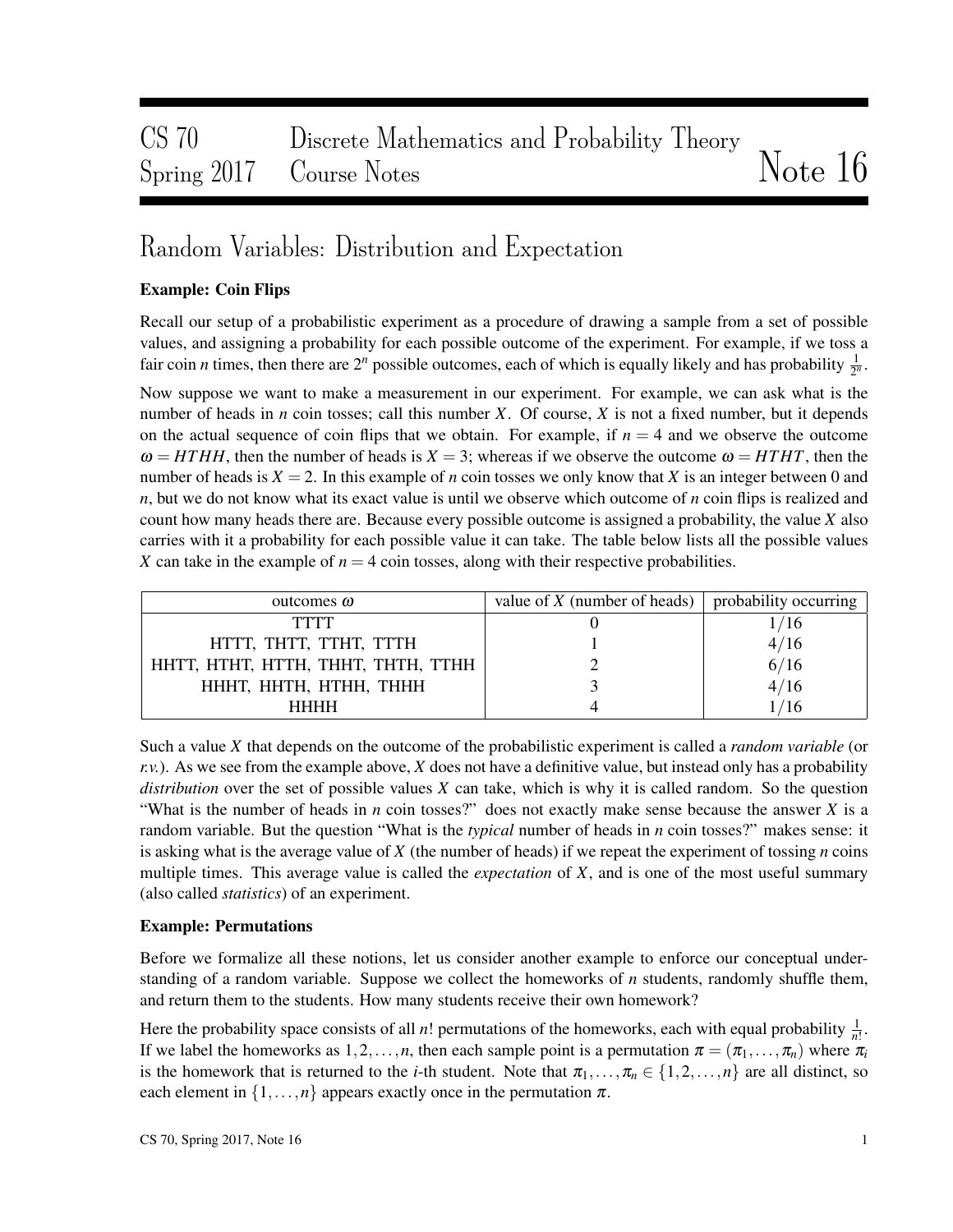In this setting, the *i*-th student receives her own homework if and only if  $\pi_i = i$ . Then the question "How many students receive their own homework?" translates into the question of how many indices *i*'s satisfy  $\pi$ <sub>i</sub> = *i*. These are known as fixed points of the permutation. As in the coin flipping case above, our question does not have a simple numerical answer (such as 4), because the number depends on the particular permutation we choose (i.e., on the sample point). Let's call the number of fixed points *X*, which is a random variable.

To illustrate the idea concretely, let's consider the example  $n = 3$ . The following table gives a complete listing of the sample space (of size  $3! = 6$ ), together with the corresponding value of *X* for each sample point. Here we see that *X* takes on values 0, 1 or 3, depending on the sample point. You should check that you agree with this table.

| permutation $\pi$ | value of $X$ (number of fixed points) |
|-------------------|---------------------------------------|
| 123               |                                       |
| 132               |                                       |
| 213               |                                       |
| 231               |                                       |
| 312               |                                       |
| 321               |                                       |

# Random Variables

Let us formalize the concepts discussed above.

**Definition 16.1** (Random Variable). *A random variable X on a sample space*  $\Omega$  *is a function X* :  $\Omega \to \mathbb{R}$ *that assigns to each sample point*  $\omega \in \Omega$  *a real number*  $X(\omega)$ *.* 

Until further notice, we will restrict out attention to random variables that are discrete, i.e., they take values in a range that is finite or countably infinite. This means even though we define *X* to map  $\Omega$  to  $\mathbb{R}$ , the actual set of values  $\{X(\omega): \omega \in \Omega\}$  that *X* takes is a discrete subset of R.

A random variable can be visualized in general by the picture in Figure  $1<sup>1</sup>$ . Note that the term "random" variable" is really something of a misnomer: it is a function so there is nothing random about it and it is definitely not a variable! What is random is which sample point of the experiment is realized and hence the value that the random variable maps the sample point to.

## Distribution

When we introduced the basic probability space in Note 13, we defined two things:

- 1. the sample space  $\Omega$  consisting of all the possible outcomes (sample points) of the experiment;
- 2. the probability of each of the sample points.

<sup>&</sup>lt;sup>1</sup>The figures in this note are inspired by figures in Chapter 2 of "Introduction to Probability" by D. Bertsekas and J. Tsitsiklis.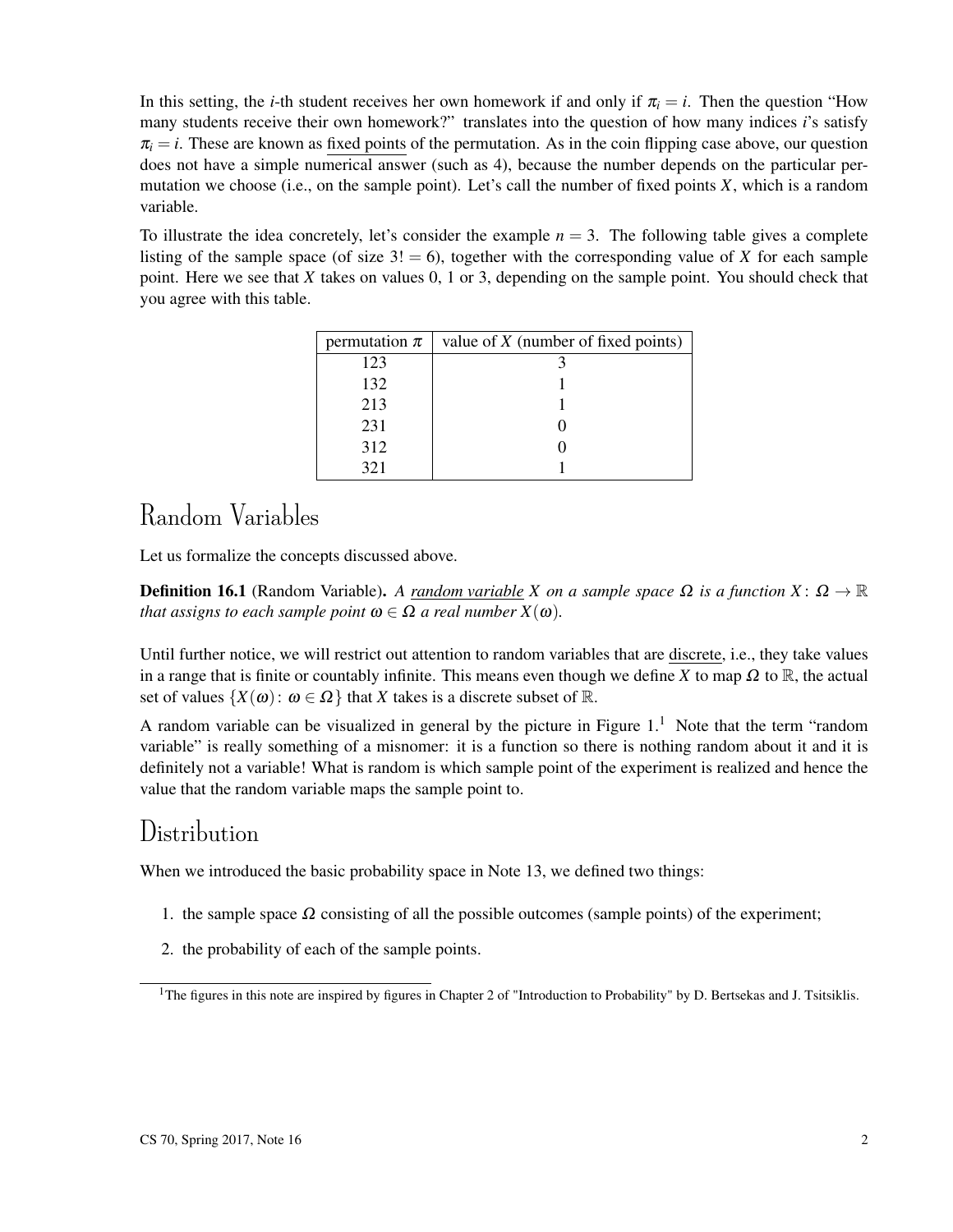

Sample space of all permutations

Figure 1: Visualization of how a random variable is defined on the sample space.

Analogously, there are two things important about any random variable:

- 1. the set of values that it can take;
- 2. the probabilities with which it takes on the values.

Since a random variable is defined on a probability space, we can calculate these probabilities given the probabilities of the sample points. Let *a* be any number in the range of a random variable *X*. Then the set

$$
\{\omega \in \Omega : X(\omega) = a\}
$$

is an *event* in the sample space (simply because it is a subset of  $\Omega$ ). We usually abbreviate this event to simply " $X = a$ ". Since  $X = a$  is an event, we can talk about its probability,  $Pr[X = a]$ . The collection of these probabilities, for all possible values of *a*, is known as the *distribution* of the random variable *X*.

Definition 16.2 (Distribution). *The distribution of a discrete random variable X is the collection of values*  $\{(a, \Pr[X = a]) : a \in \mathcal{A}\}\$ , where  $\mathcal A$  *is the set of all possible values taken by X.* 

Thus, the distribution of the random variable *X* in our permutation example above is:

$$
Pr[X = 0] = \frac{1}{3};
$$
  $Pr[X = 1] = \frac{1}{2};$   $Pr[X = 3] = \frac{1}{6};$ 

and  $Pr[X = a] = 0$  for all other values of *a*.

The distribution of a random variable can be visualized as a bar diagram, shown in Figure 2. The *x*-axis represents the values that the random variable can take on. The height of the bar at a value *a* is the probability  $Pr[X = a]$ . Each of these probabilities can be computed by looking at the probability of the corresponding event in the sample space.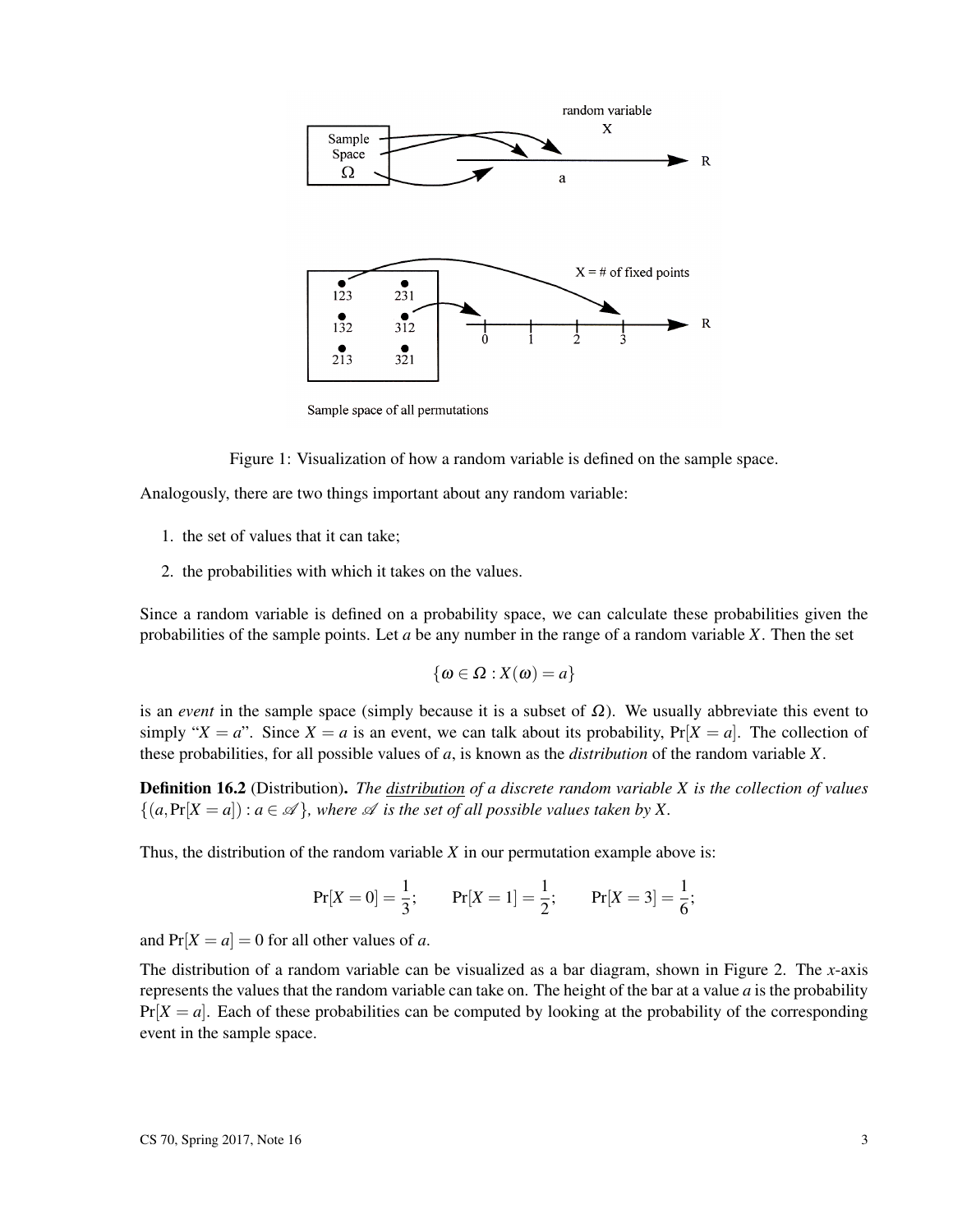

Figure 2: Visualization of how the distribution of a random variable is defined.

Note that the collection of events  $X = a, a \in \mathcal{A}$ , satisfy two important properties:

- Any two events  $X = a_1$  and  $X = a_2$  with  $a_1 \neq a_2$  are disjoint.
- The union of all these events is equal to the entire sample space  $\Omega$ .

The collection of events thus form a *partition* of the sample space (see Figure 2). Both properties follow directly from the fact that *X* is a function defined on  $\Omega$ , i.e., *X* assigns a unique value to each and every possible sample point in  $\Omega$ . As a consequence, the sum of the probabilities  $Pr[X = a]$  over all possible values of *a* is exactly 1. So when we sum up the probabilities of the events  $X = a$ , we are really summing up the probabilities of all the sample points.

#### Example: The Binomial Distribution

Let's return to our coin tossing example above, where we defined our random variable *X* to be the number of heads. More formally, consider the random experiment consisting of *n* independent tosses of a biased coin which lands on heads with probability p. Each sample point  $\omega$  is a sequence of tosses.  $X(\omega)$  is defined to be the number of heads in  $\omega$ . For example, when  $n = 3$ ,  $X(THH) = 2$ .

To compute the distribution of *X*, we first enumerate the possible values *X* can take on. They are simply  $0,1,\ldots,n$ . Then we compute the probability of each event  $X = i$  for  $i = 0,1,\ldots,n$ . The probability of the event  $X = i$  is the sum of the probabilities of all the sample points with exactly *i* heads (for example, if  $n = 3$ ) and  $i = 2$ , there would be three such sample points  $\{HHT, HTH, THH\}$ ). Any such sample point has a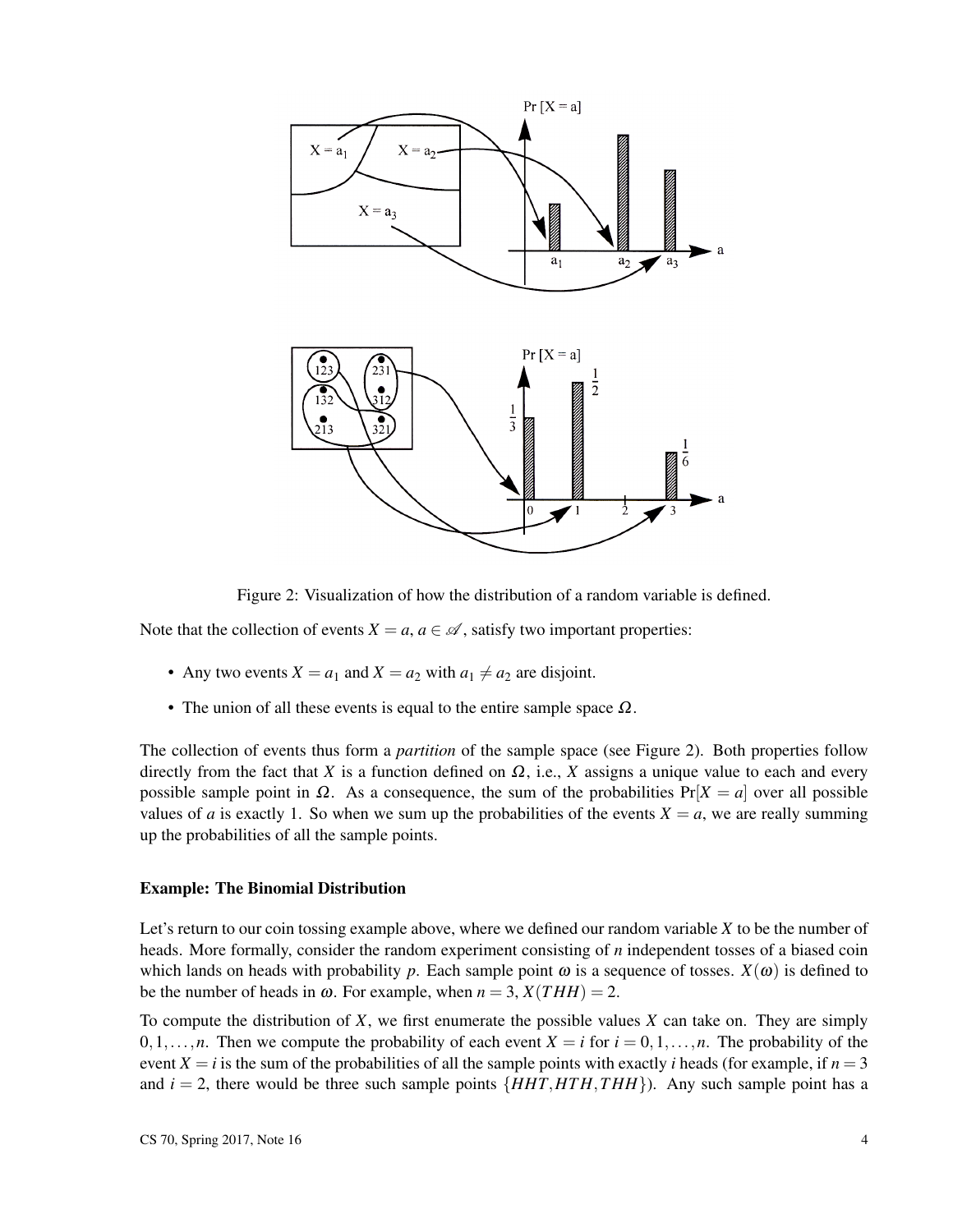probability  $p^{i}(1-p)^{n-i}$ , since the coin flips are independent. There are exactly  $\binom{n}{i}$  $\binom{n}{i}$  of these sample points. So

$$
Pr[X = i] = {n \choose i} p^{i} (1-p)^{n-i} \qquad \text{for } i = 0, 1, ..., n.
$$
 (1)

This distribution, called the *binomial* distribution, is one of the most important distributions in probability. A random variable with this distribution is called a *binomial* random variable, written as

*X* ∼ *Bin*(*n*, *p*)

An example of a binomial distribution is shown in Figure 3. Notice that due to the properties of *X* mentioned above, it must be the case that  $\sum_{i=0}^{n} \Pr[X=i]=1$ , which implies that  $\sum_{i=0}^{n} {n \choose i}$  $\binom{n}{i} p^i (1-p)^{n-i} = 1$ . This provides a probabilistic proof of the Binomial Theorem!



Figure 3: The binomial distributions for two choices of (*n*, *p*).

Although we define the binomial distribution in terms of an experiment involving tossing coins, this distribution is useful for modeling many real-world problems. Consider for example the error correction problem studied in Note 9. Recall that we wanted to encode *n* packets into  $n + k$  packets such that the recipient can reconstruct the original *n* packets from any *n* packets received. But in practice, the number of packet losses is random, so how do we choose *k*, the amount of redundancy? If we model each packet getting lost with probability *p* and the losses are independent, then if we transmit  $n+k$  packets, the number of packets received is a random variable *X* with binomial distribution:  $X \sim Bin(n+k,1-p)$  (we are tossing a coin *n*+*k* times, and each coin turns out to be a head (packet received) with probability 1− *p*). So the probability of successfully decoding the original data is:

$$
Pr[X \ge n] = \sum_{i=n}^{n+k} Pr[X = i] = \sum_{i=n}^{n+k} {n+k \choose i} (1-p)^{i} p^{n+k-i}.
$$

Given fixed *n* and *p*, we can choose  $k$  such that this probability is no less than, say, 0.99.

### Expectation

The distribution of a r.v. contains *all* the probabilistic information about the r.v. In most applications, however, the complete distribution of a r.v. is very hard to calculate. For example, consider the homework permutation example with  $n = 20$ . In principle, we'd have to enumerate  $20! \approx 2.4 \times 10^{18}$  sample points,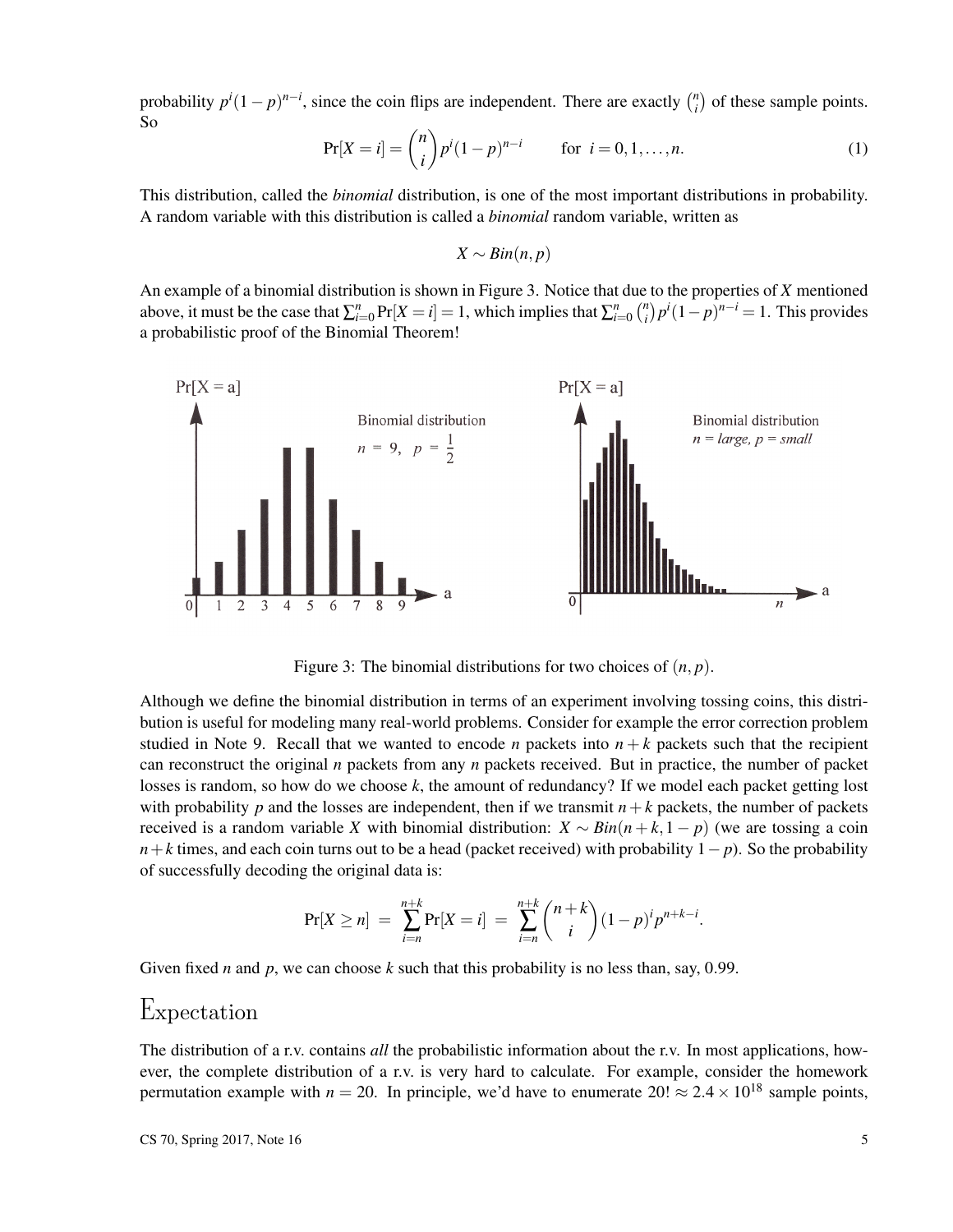compute the value of *X* at each one, and count the number of points at which *X* takes on each of its possible values! (though in practice we could streamline this calculation a bit). Moreover, even when we can compute the complete distribution of a r.v., it is often not very informative.

For these reasons, we seek to *compress* the distribution into a more compact, convenient form that is also easier to compute. The most widely used such form is the *expectation* (or *mean* or *average*) of the r.v.

Definition 16.3 (Expectation). *The expectation of a discrete random variable X is defined as*

$$
E(X) = \sum_{a \in \mathscr{A}} a \times \Pr[X = a],
$$

*where the sum is over all possible values taken by the r.v.*

For our simpler permutation example with only 3 students, the expectation is

$$
E(X) = \left(0 \times \frac{1}{3}\right) + \left(1 \times \frac{1}{2}\right) + \left(3 \times \frac{1}{6}\right) = 0 + \frac{1}{2} + \frac{1}{2} = 1.
$$

That is, the expected number of fixed points in a permutation of three items is exactly 1.

The expectation can be seen in some sense as a "typical" value of the r.v. (though note that it may not actually be a value that the r.v. ever takes on). The question of how typical the expectation is for a given r.v. is a very important one that we shall return to in a later lecture.

Here is a physical interpretation of the expectation of a random variable: imagine carving out a wooden cutout figure of the probability distribution as in Figure 4. Then the expected value of the distribution is the balance point (directly below the center of gravity) of this object.



Figure 4: Physical interpretation of expected value as the balance point.

#### Examples

1. Single die. Throw one fair die. Let *X* be the number that comes up. Then *X* takes on values 1,2,...,6 each with probability  $\frac{1}{6}$ , so

$$
E(X) = \frac{1}{6}(1+2+3+4+5+6) = \frac{21}{6} = \frac{7}{2}.
$$

Note that *X* never actually takes on its expected value  $\frac{7}{2}$ .

2. Two dice. Throw two fair dice. Let *X* be the sum of their scores. Then the distribution of *X* is

|                                                                                                                                                                                  |  | $4\quad 5\quad r$ | $6 \quad$ | 7 8 | 9. | 10 11 12 |                    |
|----------------------------------------------------------------------------------------------------------------------------------------------------------------------------------|--|-------------------|-----------|-----|----|----------|--------------------|
| $\boxed{\Pr[X=a] \left  \frac{1}{36} \quad \frac{1}{18} \quad \frac{1}{12} \quad \frac{1}{9} \quad \frac{5}{36} \quad \frac{1}{6} \quad \frac{5}{36} \quad \frac{1}{9} \right }$ |  |                   |           |     |    |          | $\mathbf{1}$<br>36 |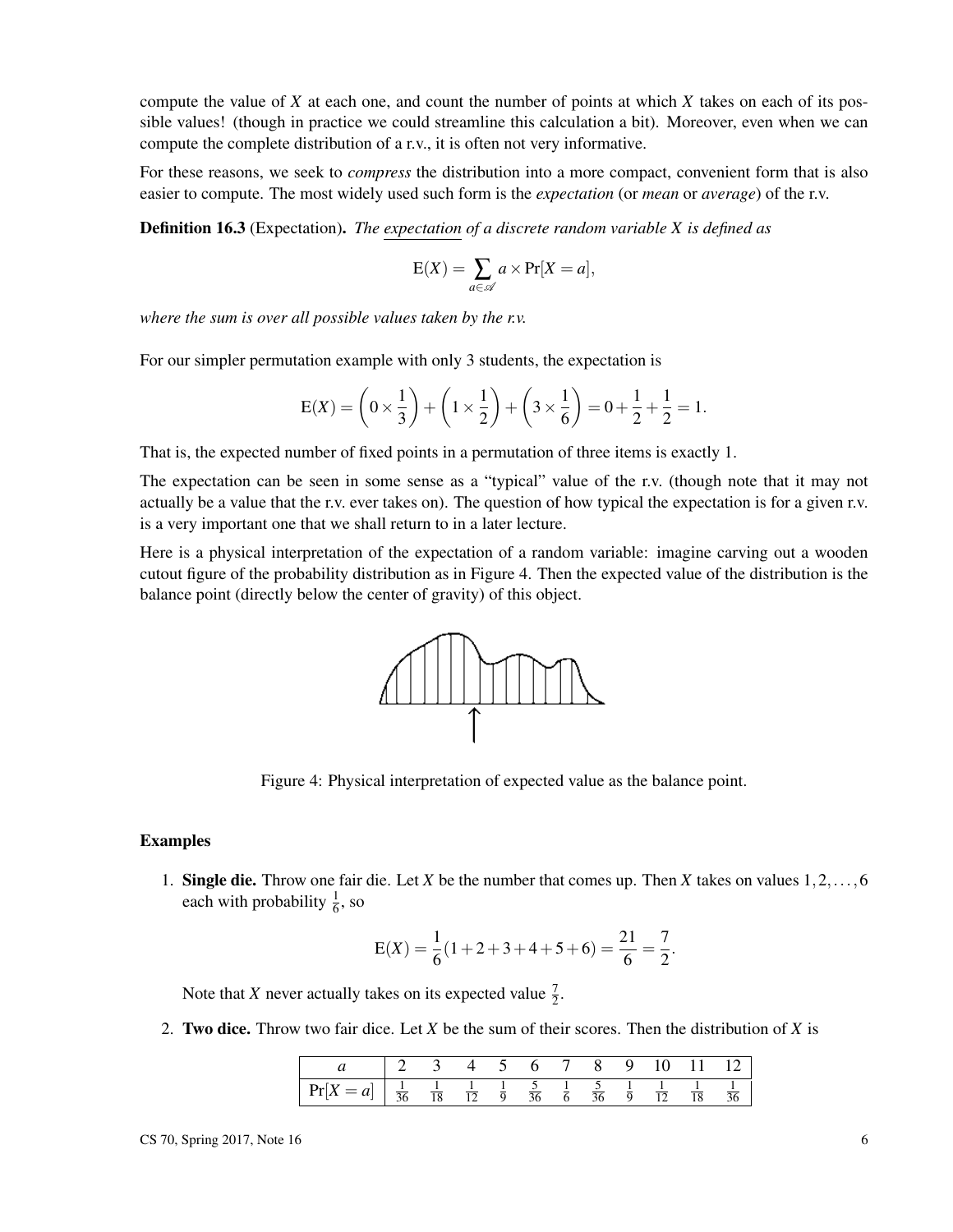The expectation is therefore

$$
E(X) = \left(2 \times \frac{1}{36}\right) + \left(3 \times \frac{1}{18}\right) + \left(4 \times \frac{1}{12}\right) + \dots + \left(12 \times \frac{1}{36}\right) = 7.
$$

3. Roulette. A roulette wheel is spun (recall that a roulette wheel has 38 slots: the numbers 1,2,...,36, half of which are red and half black, plus 0 and 00, which are green). You bet \$1 on Black. If a black number comes up, you receive your stake plus \$1; otherwise you lose your stake. Let *X* be your net winnings in one game. Then *X* can take on the values +1 and  $-1$ , and Pr[ $X = 1$ ] =  $\frac{18}{38}$ ,  $Pr[X = -1] = \frac{20}{38}$ . Thus,

$$
E(X) = \left(1 \times \frac{18}{38}\right) + \left(-1 \times \frac{20}{38}\right) = -\frac{1}{19};
$$

i.e., you expect to lose about a nickel per game. Notice how the zeros tip the balance in favor of the casino!

## Linearity of expectation

So far, we've computed expectations by brute force: i.e., we have written down the whole distribution and then added up the contributions for all possible values of the r.v. The real power of expectations is that in many real-life examples they can be computed much more easily using a simple shortcut. The shortcut is the following:

Theorem 16.1. *For any two random variables X and Y on the same probability space, we have*

$$
E(X+Y) = E(X) + E(Y).
$$

*Also, for any constant c, we have*

$$
E(cX) = cE(X).
$$

*Proof.* To make the proof easier, we will first rewrite the definition of expectation in a more convenient form. Recall from Definition 16.3 that

$$
E(X) = \sum_{a \in \mathscr{A}} a \times \Pr[X = a].
$$

Let's look at one term  $a \times Pr[X = a]$  in the above sum. Notice that  $Pr[X = a]$ , by definition, is the sum of  $Pr[\omega]$  over those sample points  $\omega$  for which  $X(\omega) = a$ . And we know that every sample point  $\omega \in \Omega$  is in exactly one of these events  $X = a$ . This means we can write out the above definition in a more long-winded form as

$$
E(X) = \sum_{\omega \in \Omega} X(\omega) \times Pr[\omega].
$$
 (2)

This equivalent definition of expectation will make the present proof much easier (though it is usually less convenient for actual calculations).

Now let's write out  $E(X + Y)$  using equation (2):

$$
E(X+Y) = \sum_{\omega \in \Omega} (X+Y)(\omega) \times Pr[\omega]
$$
  
=  $\sum_{\omega \in \Omega} (X(\omega) + Y(\omega)) \times Pr[\omega]$   
=  $\sum_{\omega \in \Omega} (X(\omega) \times Pr[\omega]) + \sum_{\omega \in \Omega} (Y(\omega) \times Pr[\omega])$   
=  $E(X) + E(Y).$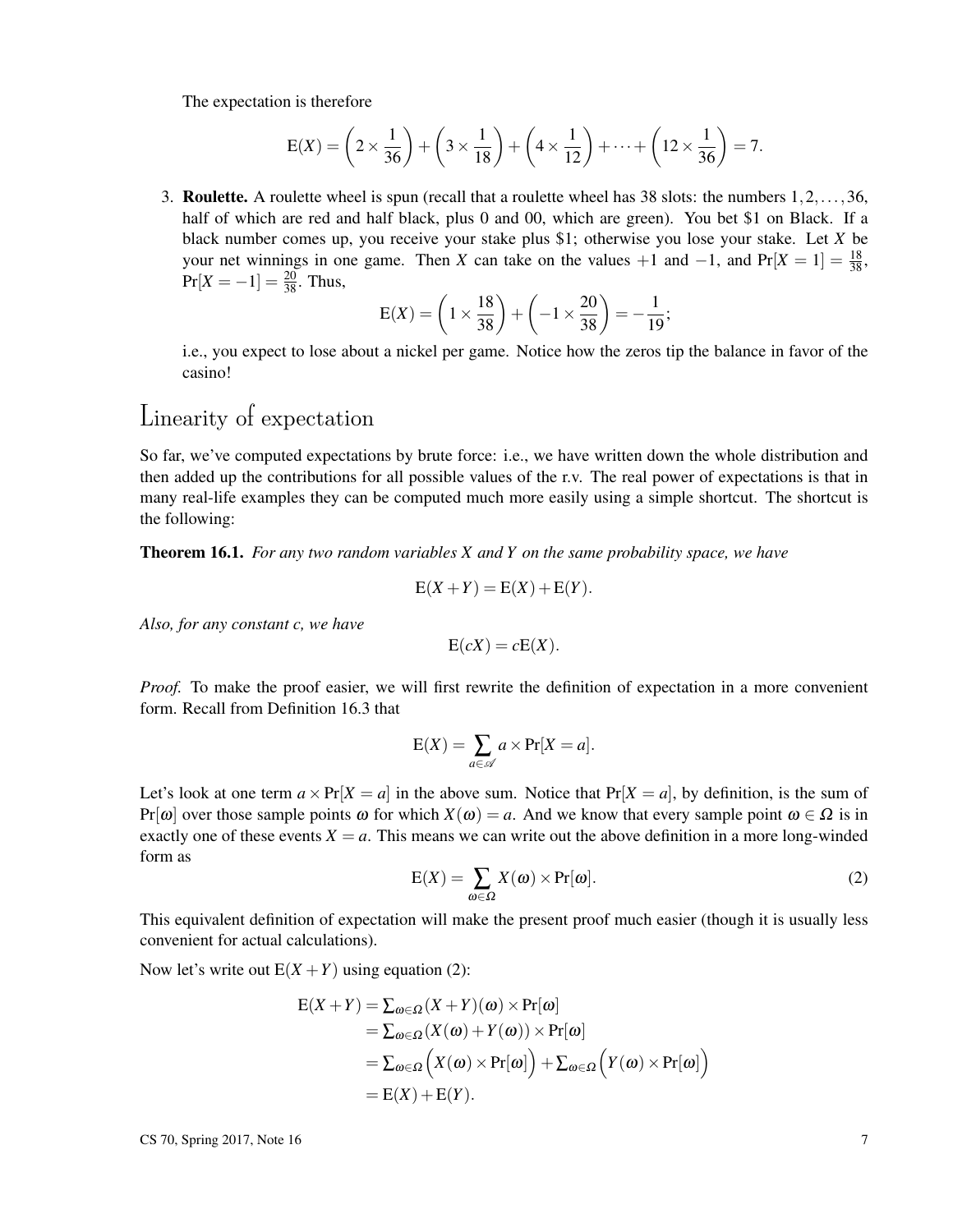In the last step, we used equation (2) twice.

This completes the proof of the first equality. The proof of the second equality is much simpler and is left as an exercise.  $\Box$ 

Theorem 16.1 is very powerful: it says that the expectation of a sum of r.v.'s is the sum of their expectations, with no assumptions about the r.v.'s. We can use Theorem 16.1 to conclude things like  $E(3X – 5Y) =$  $3E(X) - 5E(Y)$ . This property is known as linearity of expectation.

*Important caveat: Theorem 16.1 does* **not** *say that*  $E(XY) = E(X)E(Y)$ *, or that*  $E(\frac{1}{X}) = \frac{1}{E(X)}$ *, etc. These claims are not true in general. It is only* sums *and* differences *and* constant multiples *of random variables that behave so nicely.*

#### Examples

Now let's see some examples of Theorem 16.1 in action.

- 4. Two dice again. Here's a much less painful way of computing E(*X*), where *X* is the sum of the scores of the two dice. Note that  $X = X_1 + X_2$ , where  $X_i$  is the score on die *i*. We know from example 1 above that  $E(X_1) = E(X_2) = \frac{7}{2}$ . So by Theorem 16.1 we have  $E(X) = E(X_1) + E(X_2) = 7$ .
- 5. More roulette. Suppose we play the above roulette game not once, but 1000 times. Let *X* be our expected net winnings. Then  $X = X_1 + X_2 + \ldots + X_{1000}$ , where  $X_i$  is our net winnings in the *i*th play. We know from earlier that  $E(X_i) = -\frac{1}{19}$  for each *i*. Therefore, by Theorem 16.1,  $E(X) =$  $E(X_1) + E(X_2) + \cdots + E(X_{1000}) = 1000 \times (-\frac{1}{19}) = -\frac{1000}{19} \approx -53$ . So if you play 1000 games, you expect to lose about \$53.
- 6. **Homeworks.** Let's go back to our homework permutation example with  $n = 20$  students. Recall that the r.v.  $X$  is the number of students who receive their own homework after shuffling (or equivalently, the number of fixed points). To take advantage of Theorem 16.1, we need to write *X* as the *sum* of simpler r.v.'s. But since *X counts* the number of times something happens, we can write it as a sum using the following trick:

$$
X = X_1 + X_2 + \ldots + X_{20}, \qquad \text{where } X_i = \begin{cases} 1 & \text{if student } i \text{ gets her own hw;} \\ 0 & \text{otherwise.} \end{cases} \tag{3}
$$

[You should think about this equation for a moment. Remember that all the *X*'s are random variables. What does an equation involving random variables mean? What we mean is that, *at every sample point*  $\omega$ , we have  $X(\omega) = X_1(\omega) + X_2(\omega) + \ldots + X_{20}(\omega)$ . Why is this true?]

A  $\{0,1\}$ -valued random variable such as  $X_i$  is called an indicator random variable of the corresponding event (in this case, the event that student *i* gets her own hw). For indicator r.v.'s, the expectation is particularly easy to calculate. Namely,

$$
E(X_i) = (0 \times Pr[X_i = 0]) + (1 \times Pr[X_i = 1]) = Pr[X_i = 1].
$$

But in our case, we have

$$
Pr[X_i = 1] = Pr[student \text{ } i \text{ gets her own hw}] = \frac{1}{20}.
$$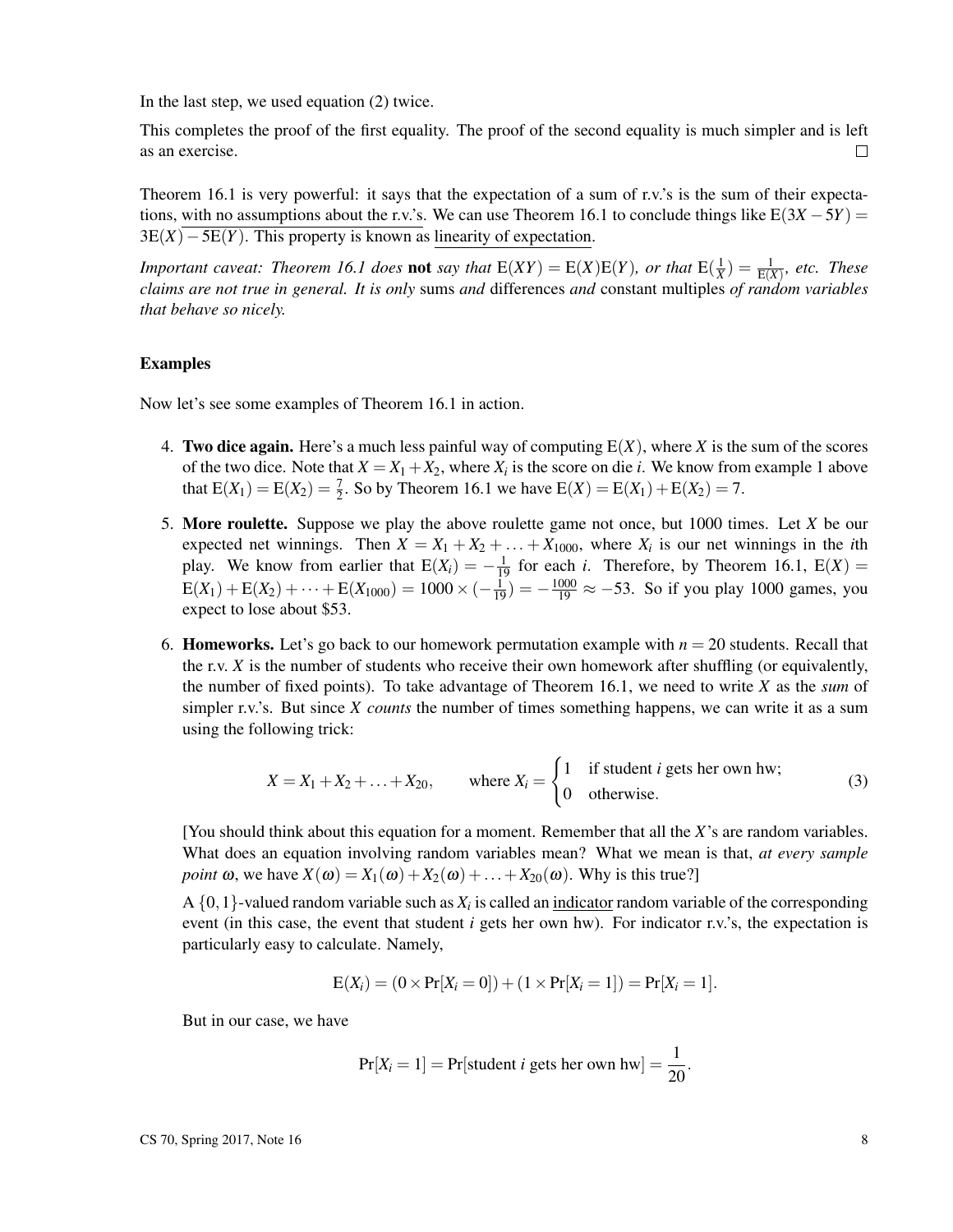Now we can apply Theorem 16.1 to (3), to get

$$
E(X) = E(X_1) + E(X_2) + \cdots + E(X_{20}) = 20 \times \frac{1}{20} = 1.
$$

So we see that the expected number of students who get their own homeworks in a class of size 20 is 1. But this is exactly the same answer as we got for a class of size 3! And indeed, we can easily see from the above calculation that we would get  $E(X) = 1$  for *any* class size *n*: this is because we can write  $X = X_1 + X_2 + ... + X_n$ , and  $E(X_i) = \frac{1}{n}$  for each *i*.

So the expected number of fixed points in a random permutation of *n* items is always 1, regardless of *n*. Amazing, but true.

7. Coin tosses. Toss a fair coin 100 times. Let the r.v. *X* be the number of Heads. As in the previous example, to take advantage of Theorem 16.1 we write

$$
X = X_1 + X_2 + \ldots + X_{100},
$$

where  $X_i$  is the indicator r.v. of the event that the *i*-th toss is Heads. Since the coin is fair, we have

$$
E(X_i) = Pr[X_i = 1] = Pr[i-th toss is Heads] = \frac{1}{2}.
$$

Using Theorem 16.1, we therefore get

$$
E(X) = \sum_{i=1}^{100} \frac{1}{2} = 100 \times \frac{1}{2} = 50.
$$

More generally, the expected number of Heads in *n* tosses of a fair coin is  $\frac{n}{2}$ . And in *n* tosses of a biased coin with Heads probability *p*, it is *np* (why?). So the expectation of a binomial r.v.  $X \sim Bin(n, p)$ is equal to *np*. Note that it would have been harder to reach the same conclusion by computing this directly from definition of expectation.

8. Balls and bins. Throw *m* balls into *n* bins. Let the r.v. *X* be the number of balls that land in the first bin. Then *X* behaves exactly like the number of Heads in *m* tosses of a biased coin, with Heads probability  $\frac{1}{n}$  (why?). So from Example 7 we get  $E(X) = \frac{m}{n}$ .

In the special case  $m = n$ , the expected number of balls in any bin is 1. If we wanted to compute this directly from the distribution of *X*, we'd get into a messy calculation involving binomial coefficients.

Here's another example on the same sample space. Let the r.v. *Y* be the number of empty bins. The distribution of *Y* is horrible to contemplate: to get a feel for this, you might like to write it down for  $m = n = 3$  (3 balls, 3 bins). However, computing the expectation  $E(Y)$  is easy using Theorem 16.1. As usual, let's write

$$
Y = Y_1 + Y_2 + \dots + Y_n,\tag{4}
$$

where  $Y_i$  is the indicator r.v. of the event "bin *i* is empty". Again as usual, the expectation of  $Y_i$  is easy:

$$
E(Y_i) = Pr[Y_i = 1] = Pr[bin i is empty] = \left(1 - \frac{1}{n}\right)^m;
$$

recall that we computed this probability (quite easily) in an earlier lecture. Applying Theorem 16.1 to (4) we therefore have

$$
E(Y) = \sum_{i=1}^{n} E(Y_i) = n \left(1 - \frac{1}{n}\right)^m
$$
,